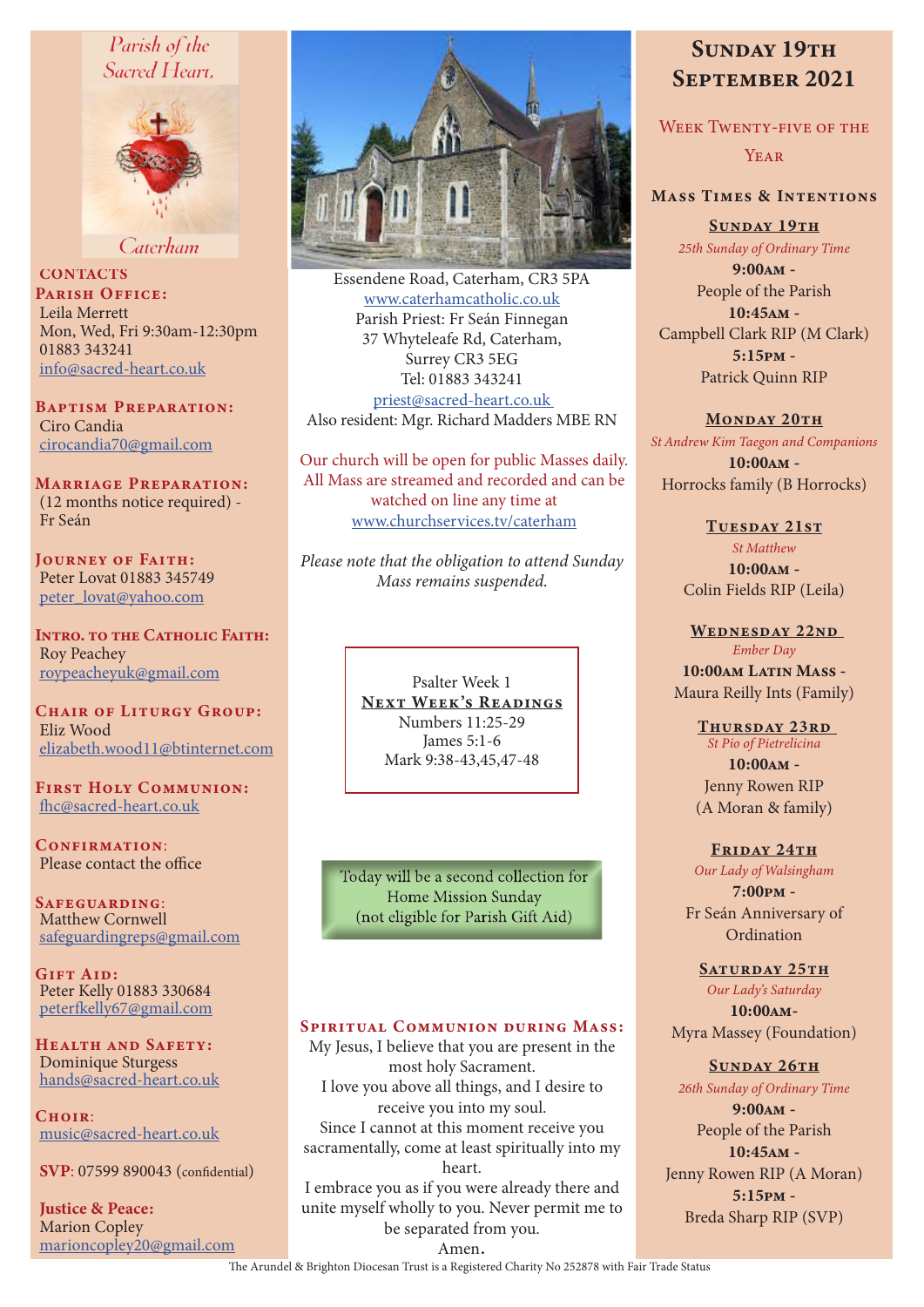Your Prayers are requested for the following people who are ill or housebound: Jimmy Mullen; Eileen, Mel & Rose Lattimore; Bryan Smith; John & Brenda Gilford; Tabitha Harrison; Joe Kelly; Charmaine Wise; Richard Sowa; Val Williams; Emma Newton; Ursula Koh; Fr John Hartley; Maribel Chambers; Patricia Howlett; Reef Albert; Peggy Wheeldon; Liz Leake; Sandra; Pascal Périssat; Holly Osman; Julian Gavin; Emma Cook; Susie; Shirley Clarke; Mary Power, John Lowrie, Pat Boyle, Malcolm Harmes, Sue Ellis; Jean Joakim, Laura Brighten, Ryan Baker, Theo, Sean Flanagan, Carla & Betty Creton.

#### SCHOOL FORM SIGNING

Secondary school forms that need to be signed must be posted through the parish office door.

Fr Seán will sign the forms and the office will collate and send the forms directly to the appropriate school.

For any children applying to St Bede's, please email the parish office on info@sacred-heart.co.uk to add their name to the list. If this is not done Fr Seán will not be able to sign the supplementary form when the school sends them.

## SOCIAL DISTANCING

As the directive for social distancing has been lifted, and more people are now returning to Mass the pews in church have been moved closer together. Parishioners do not need to socially distance now in Church, and may sit closer together as they did pre pandemic.

We do understand that some Parishioners would still like to maintain a social distance and we ask that if you do, please use the pews in the South Aisle as these remain socially distanced. Please note there are signs by the Offertory basket that can be put on the bench next to you so other parishioners know you who wish to remain distanced.

As we navigate through these changing times we ask that all Parishioners respect each other and continue to wear face masks. We also ask that you are mindful when kneeling, particularly if the person in front of you has remained seated.

It is wonderful to welcome more children back to the Church but we do ask that parents ensure their children stay in their pews and do not walk around Church, this is particularly worrying for Parishioners that are still trying to keep a social distance.



#### SVP AWARENESS MONTH

Coffee & cake after 9.00am and 10.45am Masses - Sunday 19th September

Please come along to the Centenary Hall after Mass this Sunday morning for our first opportunity for a Coffee Morning for eighteen months! There will be homemade cakes for sale, as well as beautiful children's knitwear and lavender bags. Support the work of the Parish St Vincent de Paul Society and take the opportunity to find out more.

## SACRED HEART YOUTH CLUB

Our Parish Youth Club is aimed at 7-11-year-olds. If your son/daughter is currently in year 3 or above (year 6 includ- ed) we are now enrolling new members.

We meet every first Friday of the month during term time and organise different events for the children including a trip to the Panto to nature walks to board games night.

The Youth Club has become very active and popular over recent years - and we now have 100 registered members.

If you are interested in a registration form for your son/daughter or want any further information, please contact the youth club team (Claire Spencer, Wendy Thomas and Nivanthi Padmasiri) on youthclubsacredheart@gmail.com.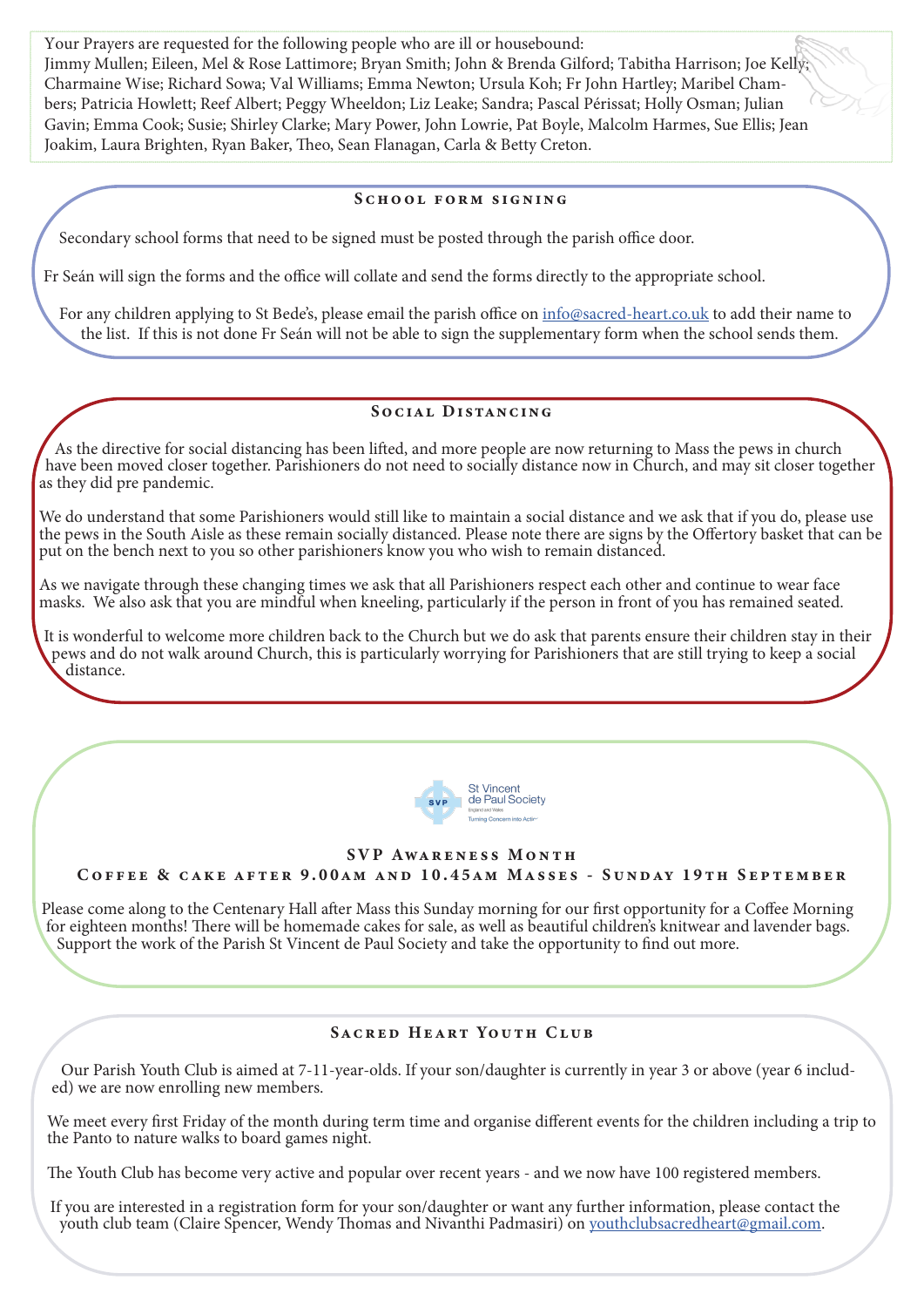#### JOURNEY OF FAITH

Join us for a consideration of the next Sunday's readings and a discussion around faith-based topics. It's your faith, your life - make the most of it!

> Topic: Journey of Faith Time: Wednesday September 22nd, 2021 8:00 - 9.30 p.m. Join Zoom Meeting: https://us02web.zoom.us/j/6986253866 Meeting ID: 698 625 3866 All welcome!

#### Refreshments after morning Mass

Volunteers are needed to make and serve teas and coffees after the 9.00am and 10:45am Mass from 26th September; if you are able to help with this as part of a team, please contact Charley Lunn at charleylunn@tiscali.co.uk if you can help after the 9am Mass or Sue and Mark at mfanthome@gmail.com if you can help after the 10:45am Mass.

## Plant Sale

Following the success of our plant sale in May this year, Chris and David Frith have Wallflowers, Violas and Bellis seedlings which will be ready for planting out in about 2 weeks time. These plants will cheer up your garden with lovely flowers, so reserve your plants on 01883 343404 and do not miss a chance to buy top quality plants at reasonable prices and support a charity, yet to be decided.

## WELCOMERS ROTA

We are hoping to reinstate Welcomers at the 9am Mass on Sunday 3rd October, if you would like to help and join the team, (training will be given ) or if you would be able to rejoin the rota please would you contact me, Sue on 01883346399.

If you would like any more information please ring for details. Thank you

#### Church choir

Choir practice will resume on Monday 20th September at 7:30pm until 9pm in the Church. Access is through the main church door. New members are always welcome to join.

#### THE DOUBLE C CLUB

Another mega draw of the Double C Club was made this week, congratulations to the winners:-

 Feb 2021 Mar 2021 £30 John Watts £30 Anne Roden

> April 2021 May 2021 £70 Peter and Terry Patterson  $£70$  Ollie Neary £50 Teresa Hanley  $£50$  Jennifer Ennis<br>£30 Iov Ralph  $£30$  Alan Webb  $£30$  Joy Ralph

£70 Pam Jones  $£70$  Mary O'Gorman  $£50$  Julia Pereira  $£50$  Chris and Eve O'  $£50$  Chris and Eve O'Connor

A cheque for £2,000 was given to Father Sean from the Double C Club, a massive THANK YOU, to all our members because without your continued support this would not be possible.

We are looking for new members to join this fund raising club, membership is £24.00 per year (which is less than a cup of coffee per month) Not only are you helping the parish there is an opportunity to be one of the 3 prize winners each month, winners will be listed in the newsletter. If you wanted to gift a membership to a family member for Christmas or a Birthday certificates can be issued to them as a keepsake.

If you would like to join or need any further information please give me a call Sue on 01883346399 and I would be happy to discuss any details